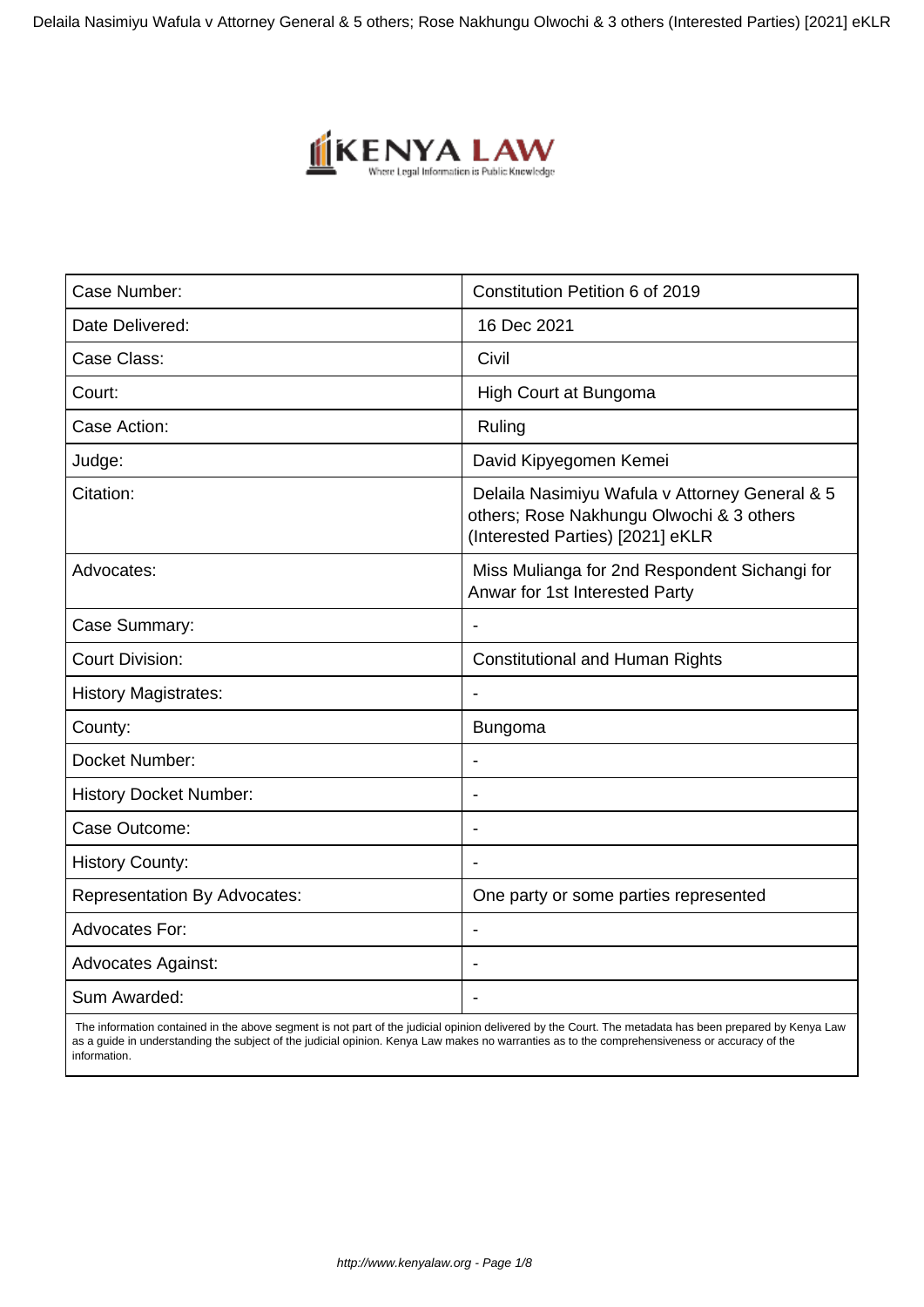Delaila Nasimiyu Wafula v Attorney General & 5 others; Rose Nakhungu Olwochi & 3 others (Interested Parties) [2021] eKLR

# **THE REPUBLIC OF KENYA**

# **IN THE HIGH COURT OF KENYA**

# **AT BUNGOMA**

### **CONSTITUTION PETITION NO. 6 OF 2019**

# **IN THE MATTER OF ARTICLES 2, 3, 10, 12, 14 (1)-(3), 16, 19, 20 (1)-(4), 21, 22, 23, 24, 29, 47, 159, 165 (3), 238, 244, 245, 258 AND 259 OF THE CONSTITUTION AND ALL OTHER ATTENDANT RIGHTS**

| <b>BETWEEN</b> |  |  |
|----------------|--|--|
|                |  |  |
| <b>VERSUS</b>  |  |  |
|                |  |  |
|                |  |  |
|                |  |  |
|                |  |  |
|                |  |  |
|                |  |  |
| <b>AND</b>     |  |  |
|                |  |  |
|                |  |  |
|                |  |  |
|                |  |  |

### **RULING**

1. Vide a Petition dated **25th April, 2019** the Petitioner, Delaila Nasimiyu Wafula, citing several violations of the Constitution with respect to destruction and attachment of her property with the alleged backing of the Court Order of breaking and attachment of the property which had been issued by Hon. C.A.S Mutai of Bungoma law courts who had earlier dismissed the Petitioner's suit for lacking jurisdiction.

2. The factual background as set out in the petition is that, the Petitioner in the month of October, 2018 had earlier rented business premises from the 2<sup>nd</sup> Interested Party, filled a suit against the 1<sup>st</sup> and 2<sup>nd</sup> Interested Parties herein in the Bungoma law courts vide suit number 450 of 2018. The 4<sup>th</sup> Respondent then acting for the 1<sup>st</sup> and 2<sup>nd</sup> Interested Parties filed an objection claiming the court didn't have jurisdiction to hear and determine the suit. The court ruled in favour of the 1<sup>st</sup> and 2<sup>nd</sup> Interested Parties in which the whole suit was dismissed on grounds that the court didn't have jurisdiction to hear and determine the said suit. That on  $19<sup>th</sup>$  March,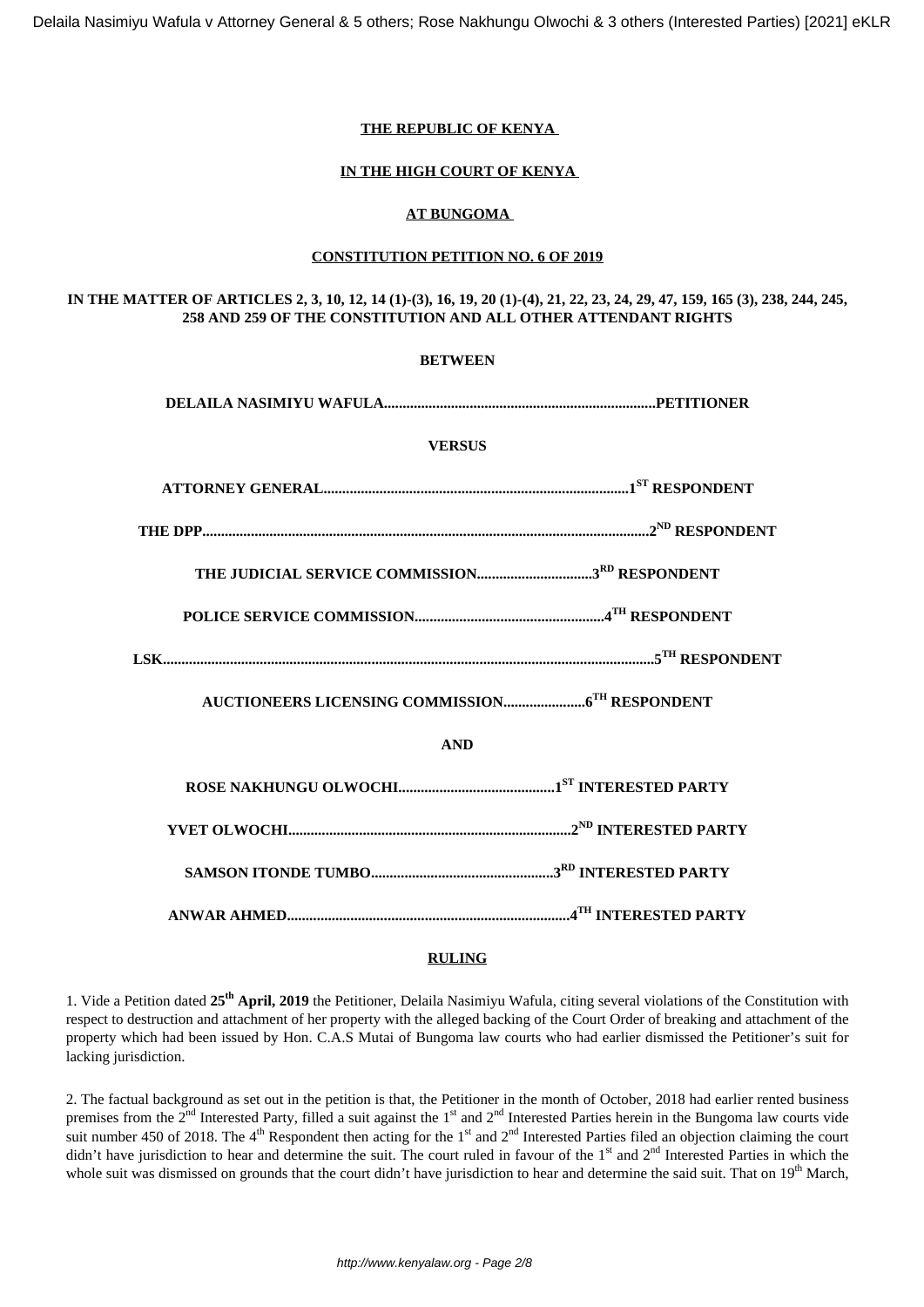2019 the 3rd Interested Party went to the Petitioner's business premises accompanied by two police officers from Bungoma Police station and over thirty goons with an order of breaking and attachment of property which had been issued by Hon. C.A.S Mutai of Bungoma law courts who had earlier dismissed the Petitioner's suit. The  $2^{nd}$  Interested Party had issued the Petitioner with an eviction notice which the Petitioner had objected to at the Business Premises Rent Tribunal and hence there was a pending suit vide the said BPRT suit No. 12 of 2019 which was to come up for hearing in September 2019. The  $3<sup>rd</sup>$  Interested Party finding the business premises open and business on going, directed the goons to get down to work and who demolished the business by damaging property and stealing some valuables while two police officers kept watch. The petitioner contends that the action of the 3<sup>rd</sup> Interested Party and the Police Officers action in forcefully evicting the Petitioner has denied her the right to be heard by the BPRT. The petitioner states that she brings her petition in the public interest and for the protection of the rule of law with respect to exercise of duties and functions. She avers that her right to be heard both in Bungoma law courts and the Business Premises Rent Tribunal was violated according to Article 22 and 258 of the Constitution of Kenya. She further avers that the National Police Service did not adhere to Article 244 of the Constitution when handling the issue.

3. The constitutional foundation for the petition is said to be Articles 2, 3, 10, 12, 14 (1) -(3), 16, 19, 20 (1) -(4), 21, 22, 23, 24, 29, 47, 159, 165 (3), 238, 244, 245, 258 and 259.

4. The Petitioner seeks the following reliefs:

**a) A declaration that the earlier orders issued in the suit no. 450 of 2018 are NULL and VOID as the said court declared itself without jurisdiction.**

**b) A declaration that the act of 1st, 2nd, 3rd and 4th Interested Parties to forcefully evict the Petitioner, by demolishing, damaging and stealing her valuables was a criminal offence and they be prosecuted for the same.**

**c) A declaration that the Petitioner's constitutional right to equality before the law, human dignity, fair administrative action and fair hearing as guaranteed by Article 25 (c), 27, 28, 29, 47 and 50 of the Constitution were violated and/or threatened to be violated by the 4th Interested Party.**

**d) A declaration that the police officers turning a proclamation order to an eviction order leading to damage of property and stealing was unlawful.**

**e) An order directing the 2nd interested party to refund the petitioner's deposit and rent to the tune of Kshs 12,500 with interest at court rates.**

**f) A declaration that the 4th interested party's action of ignoring the law to satisfy the interest of his clients was malicious and a direction to the 5th respondent to take disciplinary action upon him as per their rules and regulations.**

**g) An order directing the 6th respondent to take disciplinary action against the 3rd interested party for incompetence and irregularities as per their rules and regulations.**

**h) An order that the 1st 2nd 3rd and 4th interested parties do pay the petitioner damages for forceful eviction and damage to property.**

**i) General damages consequential upon the declarations of violation of the fundamental rights.**

**j) That the costs and interest of this petition be provided for.**

### **k) Such further, other and consequential orders this honourable court may deem fit to grant.**

5. Upon being served, the 1<sup>st</sup> and 2<sup>nd</sup> Interested Parties filled their response to the Petition through replying affidavits and in addition raised a notice of preliminary objection dated **1 st September, 2021** on point of law seeking the dismissal of the Petition with costs to the Petitioner, on the grounds that: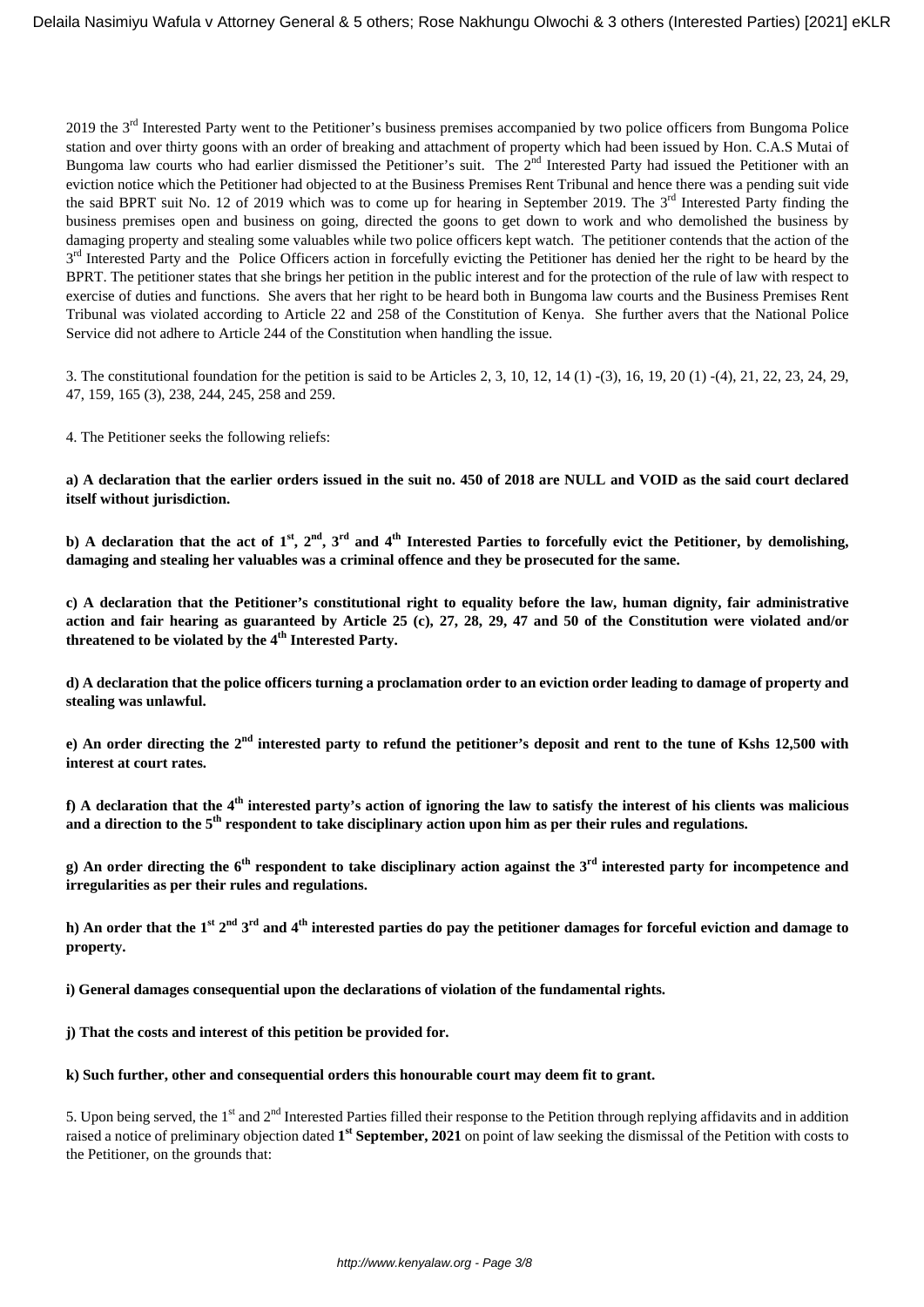**i. The Petition raises no bonafide constitutional issue.**

**ii. The Petition goes to the principle of Constitutional avoidance.**

**iii. The Petitioner has not demonstrated the violation of her constitutional rights.**

**iv. The Petitioner's claim can be addressed in an ordinary civil suit and this court lacks jurisdiction to entertain this petition.**

**v. The issues raised in the Petition are contentious issues that cannot be dealt by a constitutional petition.**

**vi. The petition is an abuse of court process.** 

6. Directions were given on  $22<sup>nd</sup>$  November, 2021 which were to the effect that the preliminary objection raised herein be dealt with first and that the same be canvassed by way of written submissions. I have, before me, written submissions filed by the Petitioner and the  $1<sup>st</sup>$  and  $2<sup>nd</sup>$  Interested Parties. The rest of the parties did not file any submissions regarding the said preliminary objection dated 1/9/2021.

7. In their written submissions, the 1<sup>st</sup> and 2<sup>nd</sup> Interested Parties based their arguments on six points. The first point relates to want of bonafide constitutional issues and lack of jurisdiction of this court to determine the petition, on account of Articles 162 of the Constitution and section 13 of the Environment and Land Court Act, 2011. Counsel relied on the case of CNM v. WMG (2018) eKLR.

8. With regard to the second point, it is submitted that the Petition goes counter to the principle of Constitutional avoidance as the issues raised can be canvassed by an ordinary civil suit founded on land law. Counsel relied on the case of **Council of County Governors V. Attorney General & 12 Others (2018) eKLR** amongst others.

9. On point three, it is submitted that the Petitioner has not demonstrated the violation of her constitutional rights. Counsel relied on the cases of **Francis Kimolo Kimatu & 58 others v. Attorney General & 3 Others** and **Purity Kanini Mugo & 52 others (interested Parties) (2021) eKLR.**

10. On the fourth point, it is argued that the issues raised in the petition can be addressed in an ordinary civil suit and thus this court lacks jurisdiction to determine this petition.

11. On the fifth point, it is argued that the issues raised in the petition are contentious and cannot be dealt with by a constitutional petition. Counsel relied on the case of **Bandari Investment Company Limited v. National Police Service & 22 Others (2018) eKLR.**

12. On the sixth point, about the petition being an abuse of court process., based on the argument that the totality of the other points meant that the petition was filed in abuse of process, and ought to be struck out.

13. Finally, it is argued that since the petitioner was not acting in good faith and not in public interest and hence ought to be condemned to pay costs.

14. The petitioner on her part submitted on a single issue namely, the trial court's lack of jurisdiction. It was submitted that a court that pronounced itself to have no jurisdiction to continue receiving evidence and issuing orders for it to proceed to allow one party to enjoy jurisdiction at the expense of the other was a clear violation of the rights of the other party who was not given audience. Thus, the Petitioner's contention that her constitutional rights be heard in Bungoma law courts was violated by the  $3<sup>rd</sup>$  respondent, 1<sup>st</sup>, 2<sup>nd</sup> and 4<sup>th</sup> Interested Parties.

15. Although the Interested Parties have split their preliminary objection to six points, there is really only one substantive issue raised in the preliminary objection, and that is whether this court has jurisdiction to hear and determine the petition before me. The interested parties argue that it has no jurisdiction over the matter.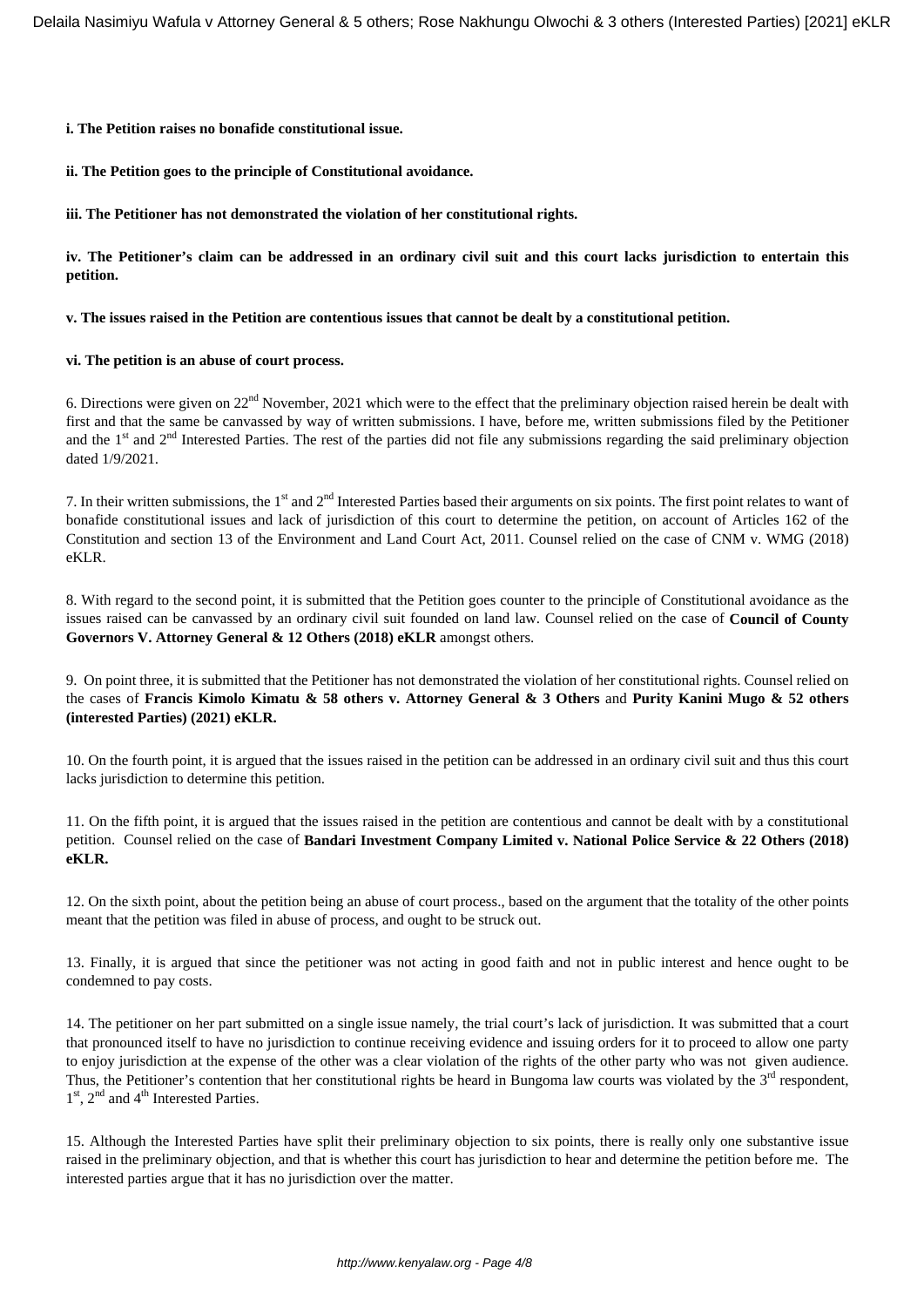16. Jurisdiction of the High Court, generally, is explicitly stated in Article 165 of the Constitution. Under Article 165(3), the High Court has unlimited original jurisdiction in criminal and civil matters; jurisdiction to determine questions as to whether a fundamental right or freedom in the Bill of Rights has been denied or violated or infringed or threatened; jurisdiction to hear appeals from decisions of constitutional tribunals set up to remove a person from office, save for that set up under Article 144; jurisdiction to hear questions relating to interpretation of the Constitution; and any other original or appellate jurisdiction conferred by the Constitution. A variety of statutes have also conferred both original and appellate jurisdiction on the High Court, and there could be some that have restricted the jurisdiction of the High Court over certain matters. Article 165(5) of the Constitution has set out areas where the High Court has no jurisdiction, and that is with respect to matters reserved for the exclusive jurisdiction of the Supreme Court and the courts envisaged in Article 162(2) of the Constitution.

17. The matter before me is a petition, brought under a variety of constitutional provisions, which I have recited in paragraph 3 of this ruling. The preliminary objection, as framed, in my view, is challenging the jurisdiction of the High Court to entertain a constitutional petition.

18. I have reiterated above the jurisdiction of the High Court as vested by Article 165 of the Constitution. What is of relevance, at this stage, is jurisdiction relating to constitutional petitions. That is what Article 165(3)(b)(d) is about: that is the jurisdiction to hear and determine questions relating to fundamental rights and freedoms, and with respect to interpretation of the constitution.

19. The constitutional provisions upon which the petition before me is premised are Articles 2, 3, 10, 12, 14 (1) -(3), 16, 19, 20 (1) -(4), 21, 22, 23, 24, 29, 47, 159, 165 (3), 238, 244, 245, 258 and 259 of the constitution.

20. Articles 2 and 3 are located in Chapter One of the Constitution, which covers sovereignty of the people and supremacy of the Constitution. Article 2(1) states that no person may claim or exercise State authority except as authorized under the Constitution; while Article 3(1) states that every person has an obligation to respect, uphold and defend the constitution. Article 2(1) underlines the supremacy of the constitution, and the fact that State authority, usually claimed by institutions created by the constitution, such as the respondents, is to be exercised under the constitution. Under Article 3(1), an obligation is given to any person, including the petitioner to defend the constitution.

21. Article 10 is located in Chapter Two of the Constitution, which declares and defines what makes up the Republic of Kenya. Article 10 articulates the national values and principles of governance that that underpin the Republic of Kenya. The values and principles include patriotism, national unity, sharing and devolution of power, the rule of law, democracy and participation of the people; human dignity, equity social justice, inclusiveness, equality, human rights, non-discrimination and protection of the marginalized; good governance; and sustainable development. It is declared that these national values and principles of governance bind all State organs, State officers, public officers and all person whenever any of them applies or interprets the constitution; enacts, applies or interprets any law; or makes or implements public policy decisions.

22. Articles 258 and 259 are in Chapter Seventeen of the constitution, which carries general provisions. Article 258 is on enforcement of the constitution, and it gives every person a right to institute civil proceedings, claiming that the constitution has been contravened or threatened by the intervention. It also states that the person seeking enforcement of the constitution may be acting on behalf of another who cannot act in their own name; or acting as a member of or in the interest of a group or class of people; or acting in public interest; or an association acting in the interest of one or more of its members. Article 259 is about construction of the constitution. Article 259(1) states that the constitution should be interpreted in a manner that promotes its purposes, values and principles; advances the rule of law and human rights and the fundamental freedoms in the Bill of Rights; permits the development of the law; and contributes to good governance.

23. The cause before me is, in my view, framed as a constitutional petition, as it is properly anchored on constitutional provisions. Articles 2(1) and 3(1) are cited to underline the supremacy of the constitution, and the fact that all persons and institutions have a duty to protect, defend, respect and honour it. Articles 258 and 259(1) are cited to support the case that the petitioner was entitled, under the constitution, to bring a constitutional petition, to allege its contravention or a threat of contravention. They are also meant to urge that in construing its provisions, the court ought to be bound to promote its purposes, values and principles; advance the rule of law, human rights and fundamental rights and freedoms; permit development of the law; and contribute to good governance.

24. The case by the petitioner, as i understand it, is not so much about violation of fundamental rights and freedoms, or human rights, but that the Respondents acted in a manner that did not measure up to the constitutional values and principles required of public bodies by the constitution. That is to say that they violated the constitution itself in the process of doing whatever they were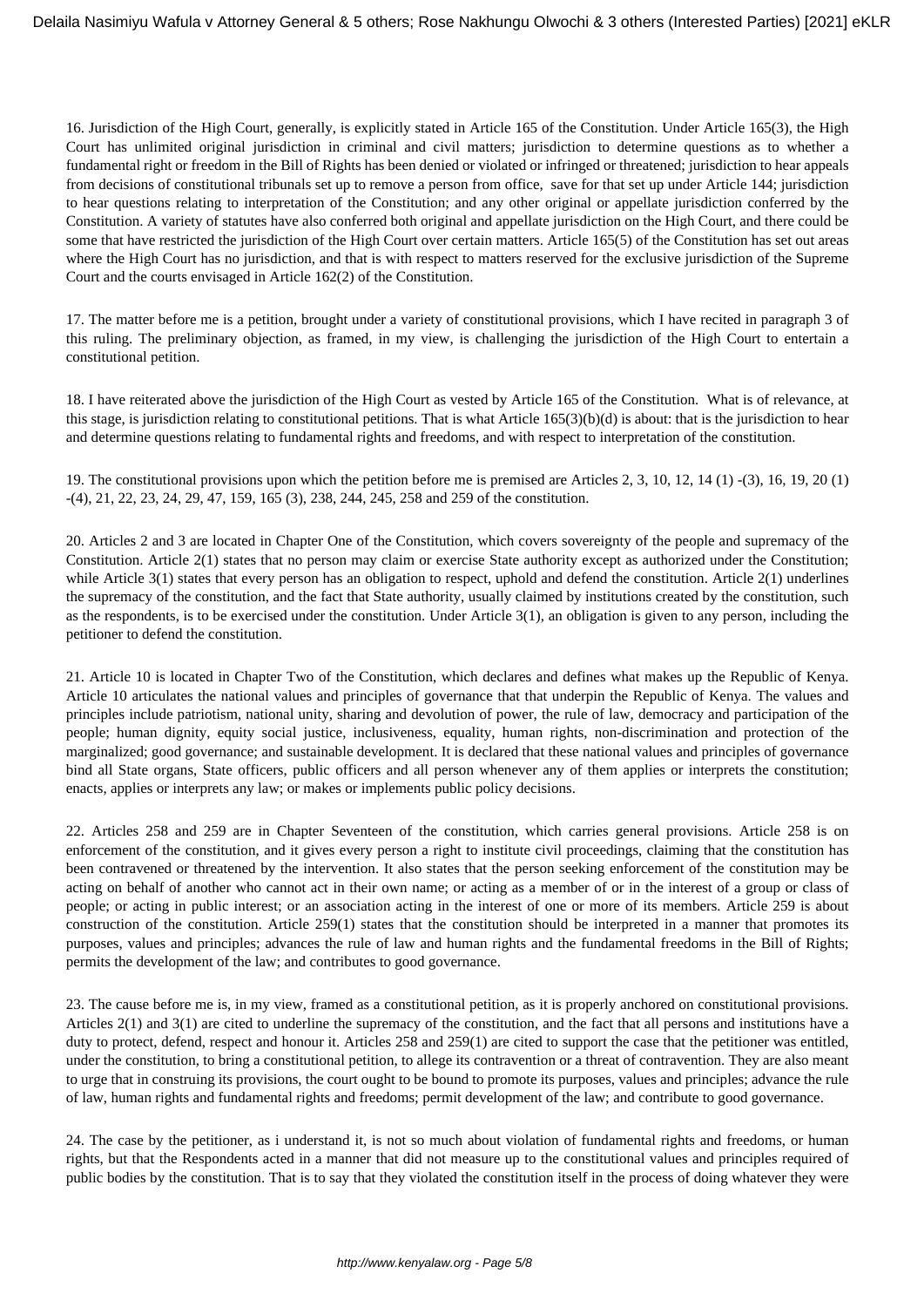required to do by the relevant legislation. I am of the persuasion that the petition before me is properly anchored in the constitution, and to a large extent it meets the standard of what a constitutional petition should be about. Whether it meets the standard set in **Anarita Karimi Njeru vs. Attorney General (1979) KLR 154, Meme vs. Republic [2004] eKLR**, in terms of meeting the minimum test for pleadings in this realm, is something that I shall revert to at the very tail end of this particular ruling. The court in **Anarita Karimi Njeru vs. Attorney General (1979) KLR 154**, which i believe is still the *locus classicus* in this area, despite more recent decisions, and the criticisms it has evoked, stated:

## **"We would however again stress that if a person is seeking redress from the High Court on a matter which involves a reference to the constitution, it is important (if only to ensure that justice is done to his case) that he should set out with reasonable degree of precision that of which he complains, the provision said to be infringed and the manner in which they are alleged to be infringed."**

25. As stated above, Articles 10, 29, and 48 are about values and principles of governance generally, fair administrative action and in relation to freedom and security, which would bring the petition within the realm of Article 165(3)(ii), with respect to jurisdiction to interpret the constitution, and specifically in relation to determining questions whether anything said to be done under the constitution, or any law, was consistent with or contravention of the constitution. In my view, the matters raised in the petition bring the same within the jurisdiction of the High Court.

26. The Respondents herein are created by the constitution of Kenya, 2010. They are bound by the values and principles articulated by the constitution, and they are under an obligation to act fully in accordance with its provisions. They are accountable under the constitution. Any person, who is aggrieved by any of the acts of the Respondents, whether done under the constitution or any other law, has a right to challenge the said conduct under Article 165(3)(b)(d), by dint of Article 258, where the Respondents have conducted themselves in a manner inconsistent with or in contravention of the provisions of the constitution. That is what the petitioner alleges in her petition, and, in that respect, the High Court has jurisdiction to entertain the petition.

27. There is the argument that the dispute arises with respect to an eviction issue that can be dealt with by any Environment and Land Court, and that the High Court, by dint of Articles 162(2) and 165(5) of the constitution, has no jurisdiction over the matter, given that it falls generally over an area of law that has been reserved for the courts envisaged under Article 162(2) of the constitution. I find the argument in the case of **United States International University (USIU) vs. Attorney-General [2012] eKLR**, compelling, that the jurisdiction vested in the High Court by Article 165(3) is not absolute, and is subject to Article 165(5), which forbid the High Court from exercising jurisdiction over matters falling within the jurisdiction reserved for the courts envisaged in Article 162(2) of the said constitution. I agree, Article 165(3) does not give the High Court exclusive jurisdiction over constitutional matters, and that jurisdiction can also be exercised by the other courts, within the context of the matters falling within the jurisdiction of those courts. However, with due respect, I am not persuaded that Article 165(5) expels the jurisdiction of the High Court when it comes to matters reserved for the courts envisaged in Article 162(2). The jurisdiction granted under 162(2) (b), to the Environment and Land Court, relates to hearing and determining disputes relating to the environment and the use and occupation of, and title to, land. The jurisdiction under Article 165(3) is to determine the constitutionality, or otherwise, of acts or conduct of public officers and institutions. The fact that the underlying dispute falls under Article 162(2), does not, in my view, take away the jurisdiction of the High Court to exercise jurisdiction under Article 165(3). The use of "subject to clause 5" in Article 165(3), in my understanding, simply raises the flag, that when the High Court exercises jurisdiction under Article 165(3), on the constitutionality of some action or conduct of or by a state officer or institution, where the underlying dispute falls under Article  $162(2)$ , must be alive to the fact that its realm is limited to the constitutional question, and that it has no jurisdiction to look at anything else beyond that. It is indeed a fine line. I am not persuaded that the High Court does not have jurisdiction with respect to such matters, nor that diving into such matters in regards to constitutional questions would amount to exercising supervisory jurisdiction over the courts contemplated under Article 162(2) of the constitution. I may add that the Environment and Land Court would have complementary jurisdiction. In fact, its jurisdiction would be broader than that of the High Court, it can address the environment and the use and occupation of, and title to land aspects of the dispute, as well as the constitutional aspects. In that sense, the petitioner herein would be better off before the Environment and Land Court, but that is not the same as saying that the High Court lacks jurisdiction.

28. Let me head back to **Anarita Karimi Njeru vs. Attorney General (1979) KLR 154** case and ask myself whether the petitioner has set out, with reasonable degree of precision, that of which he complains, the provisions said to be infringed and the manner in which they are alleged to be infringed. I have dealt with aspects of this elsewhere. The provisions have been identified, and the manner of the alleged infringement has also been set out. Indeed, the factual background to the petition has been set out. The facts of the case do form the foundation of the petition, and without them the legal arguments would hang in the air. What is alleged to be a narration of that factual background of the case is incredibly sketchy, as set out in the petition with no affidavit in support. Indeed, the petition only talks about the trial court issuing orders in favour of the  $1<sup>st</sup>$  and  $2<sup>nd</sup>$  Interested Parties despite ruling on lacking the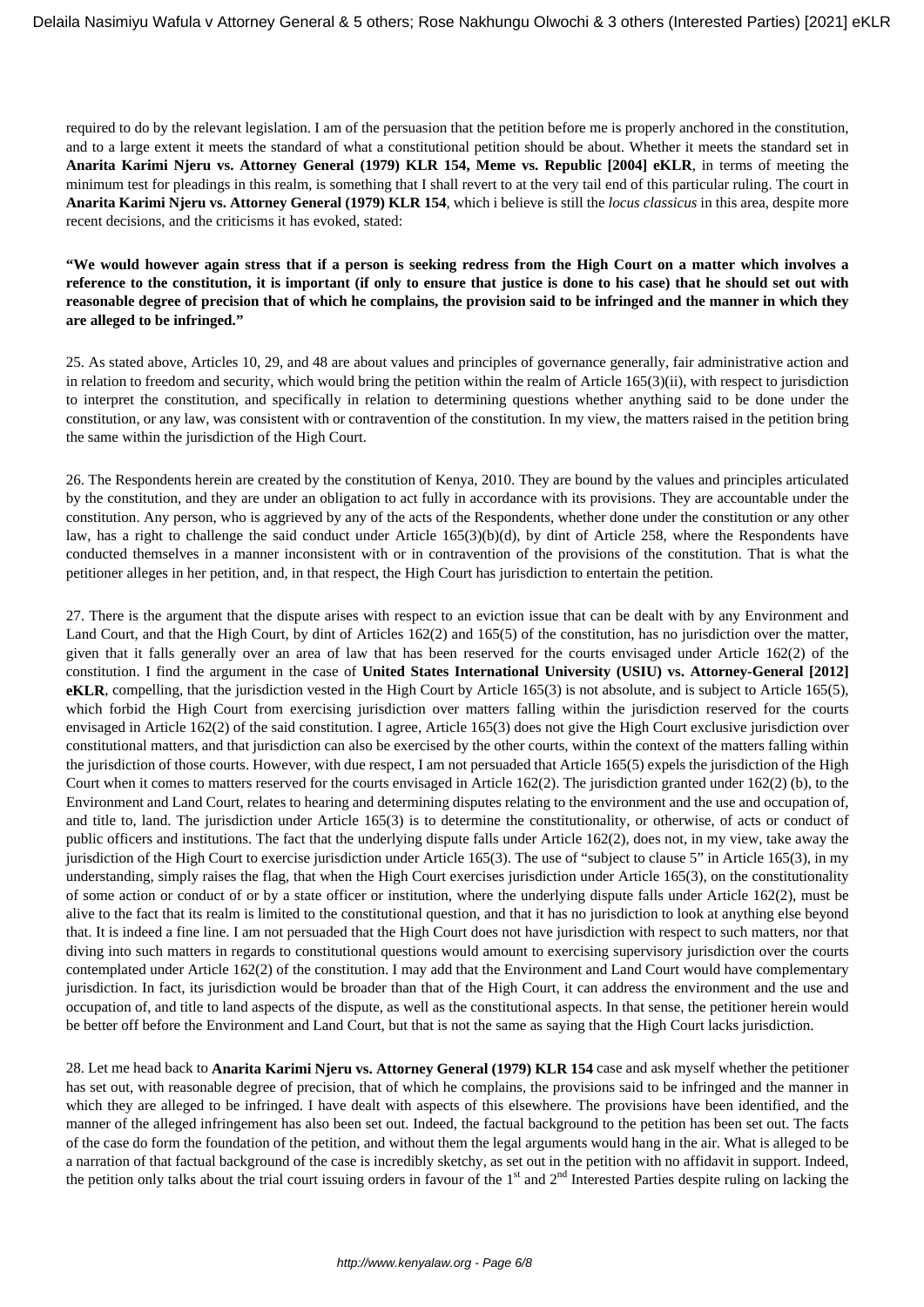jurisdiction to determine the matter. There is a supporting affidavit but there is no averment as to how the  $1<sup>st</sup>$ ,  $2<sup>nd</sup>$  and  $4<sup>th</sup>$  interested parties approached the court to seek the contentious orders or attachment of the relevant orders. No documents have been attached to support the actions or conduct of the Respondents and Interested Parties as is complained about, and which forms the basis for the petition. All these were needed to be availed so as to ensure that the petition as framed and with precision could easily be seen by the court to which it has been presented.

29. A party is bound by his/her pleadings. The foundation of the petitioner's case ought to be the facts upon which the petition is founded. A cause without a factual foundation or basis has no legs to stand on. A spectacular legal or constitutional basis cannot save it, for the constitutional or legal basis is, itself, supposed to be founded on a well-tailored factual background. Lack of a supporting affidavit with the relevant contentious court rulings and orders embarrasses the Respondents and Interested Parties, in terms of what exactly they are expected to respond to; and to this Honourable court in terms of understanding the actual or real issues in dispute. Parties should always be alive to the fact that they may, both sides, be privy to all the facts in the matter at hand, but the court is never privy to the same. It should not be expected that the court would somehow get to discover or unearth those facts.

30. It is not up to the court to dig out the facts. It is up to the parties to bring them out, so as to assist the court do justice based on those facts. Where facts are not fully disclosed then there is a gap, a deficiency, and it would be pretentious to assume that the court would do justice when it only has half of the facts. In this case, the six Respondents are accused of violating the constitution by enabling the four Interested Parties to forcefully and unlawfully evict the Petitioner causing theft and damage of her property. Yet these facts are not coherently pleaded, if at all, and there is no documentary material placed before the court to support the fact of the alleged conduct or action by the Respondents. The case is not just about eviction, theft and damage of property but also violation of the Petitioner's constitutional right to a fair hearing and to be heard. The petitioner should have done more, in terms of pleading on these matters, and supporting those pleadings with relevant documentary material, relating to the damage, theft and eviction.

31. In view of the above, it is my finding that the petitioner has not set out, with a reasonable degree of precision, that of which she complains. The basic standard, set in **Anarita Karimi Njeru vs. Attorney General (1979) KLR 154,** has not been met. There is no logical factual background that can provide basis for allowing the petition herein to go for hearing. Further, I shall not uphold the preliminary objection, on the grounds articulated, as i am not persuaded that the High Court has no jurisdiction to entertain the petition, but i will strike out the petition, which I hereby do, on the ground that it does not meet the threshold set in **Anarita Karimi Njeru vs. Attorney General (1979) KLR 154**.

32. This being a constitutional matter, there shall be no order as to costs.

33. It is so Ordered.

# **DATED AND DELIVERED AT BUNGOMA 16TH THIS DAY OF DECEMBER, 2021.**

**D. KEMEI**

**JUDGE**

**In the presence of:**

**No appearance Petitioner** 

**No appearance for 1st Respondent** 

**Miss Mulianga for 2nd Respondent**

**No appearance for 3rd Respondent**

**No appearance for 4th Respondent**